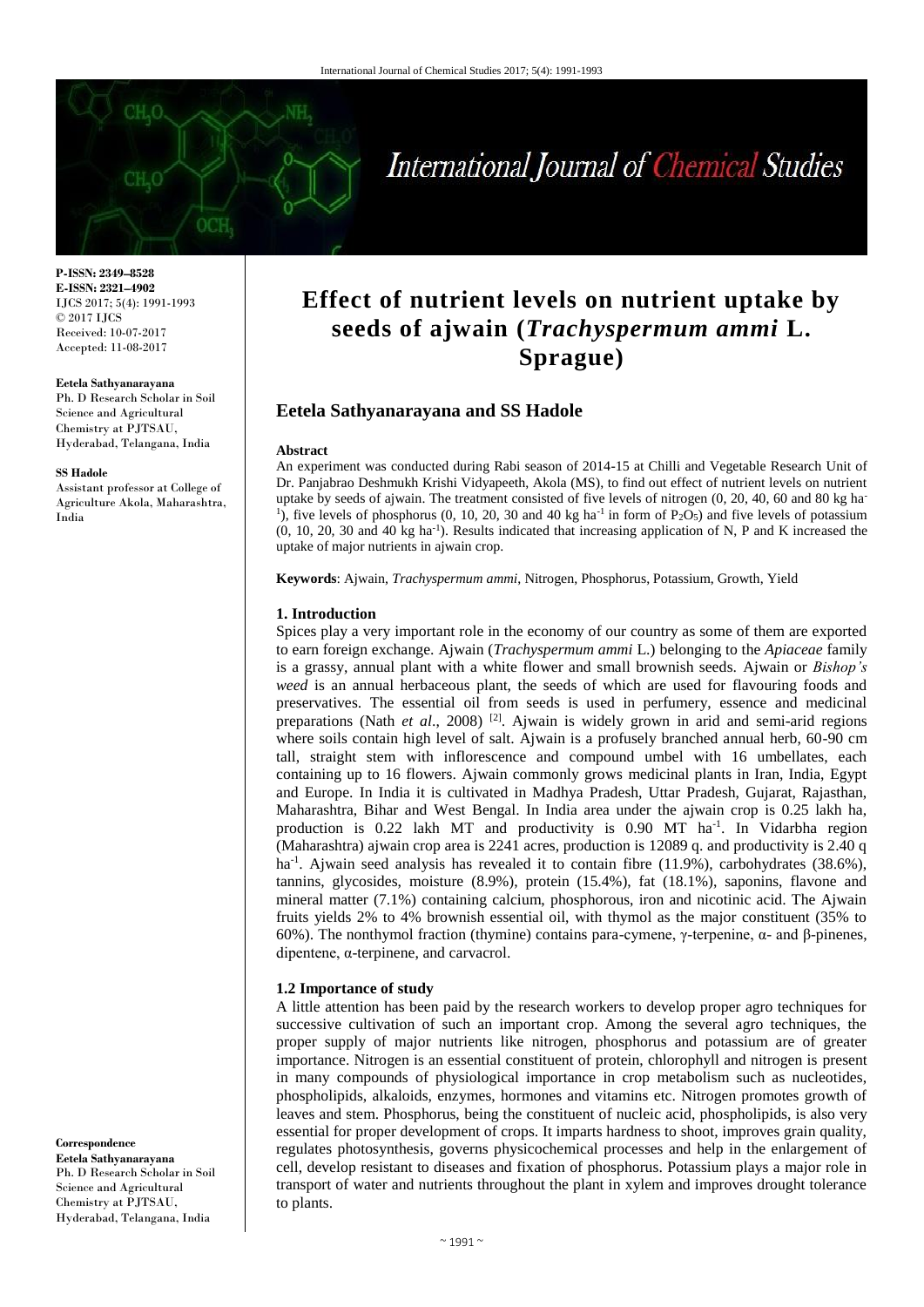Applying of bio-fertilizers such as nitrogen fixing bacteria has led to a decrease in the use of chemical fertilizers and has provided high quality products free of harmful agrochemicals for human safety. Nitrogen fixing bacteria such as; *Azotobactor chroococcum* and *Azospirillum lipoferum*, were found have not only the ability to fix nitrogen but also ability to release phytohormones similar to gibberellic acid and indole acetic acid, which could stimulate plant growth, absorption of nutrients and photosynthesis (Ghilavizadeh *et al.*, 2012) [1] .

The seeds of ajwain have been used for their flavour and spice in food industry. Also, the ajwain seeds contain 2 - 4.4% brown coloured oil known as ajwain oil. The main component of this oil is *thymol*, which is used as gastro intestinal ailments, lack of appetite and bronchial problems. It is used in pharmaceutical industry as a diuretic, anti-vomiting, analgesic, antiasthma, antispasmodic and a carminative. In southern parts of India, dry ajwain seeds are powdered and soaked in milk, which is then filtered and fed to babies. People in North India especially find it very effective in stomach pain, when taken in a large spoonful with a pinch of salt and a glass of water. It's very effective when swallowed with warm water.

Ajwain seed has been popular from ancient times for its use in folk medicines. The seeds contain an essential oil with 50% thymol, which is a strong germicide, antispasmodic and fungicide. Ajwain with its characteristic aromatic smell and pungent taste is widely used as a spice in curries. Its seeds are used in small quantities for flavouring numerous foods, as preservatives, in medicine and for the manufacture of essential oil in perfumery. Thymol isolated from the oil is a powerful antiseptic and an ingredient in a number of skin ointments/powders, deodorants, mouthwashes, toothpastes and gargles.

In Indian system of medicine, *ajwain* is administered as a stomach disorders, a paste of crushed fruits is applied externally for relieving colic pains, hot and dry fomentation of the fruits applied on chest for asthma. Therapeutic uses of ajwain fruits include, stomachic, carminative and expectorant, antiseptic and amoebiasis, antimicrobial seeds soaked in lemon juice with *Prunus amygdalus* (Badam) given in amenorrhoea it is also used as Antipyretic, febrifugal and in the treatment of typhoid fever.

## **1.3 Objectives of study**

The present study entitled "Effect of nutrient levels on nutrient uptake by ajwain seeds" was conducted at experimental field of Chilli and Vegetable Research Unit, Dr. Panjabrao Deshmukh Krishi Vidyapeeth, Akola during *rabi*  season with the following objective.

1. To evaluate the effect of nutrient levels on nutrient uptake by seeds of ajwain.

## **1.4 Scope and limitations**

Since, ajwain is a commercial spice crops not only its yield but also quality is important and both can be achieved only by maintaining soil fertility through proper nutrient management practices.

The level of nutrient supply at which the maximum yield of the plant is obtained reflects the optimum requirement of a particular plant species. Further, increase in nutrient supply does not affect the plant growth but reflects the luxury consumption without significantly contributing for either yield or quality. Plants require nitrogen, phosphorus and potassium in large quantities. The seasonal growth of plants

and production of grains/fruits depletes the soil of its nutrient reserve resulting in reduction of native soil fertility. It is essential to replenish the soil for depleted nutrients regularly. Very limited work of soil scientists on nutrient management and soil health studies in horticultural crops was available for review in Vidarbha region. Hence, promising research on nutrient levels on ajwain is major limitation in hand, however on the other hand this will open new doors of wide scope for soil scientists to check the performance of horticultural crops in semi-arid climate and restructuring of nutrient doses for optimum economic yields of crop with sustainable soil health.

## **1.5 Hypothesis**

Being a cash crop, ajwain crop getting an importance amongst the farmers of the region as against the traditional crop, farmers are therefore in want of diversification of cropping pattern through the seed species crop like ajwain, coriander, fennel and cumin, etc.

The development of agricultural activities is relatively healthy in the areas of high fertile soil. The fertility of the soil is largely influenced by the physiography, climate and agricultural activities. But with increasing population pressure, low fertile areas are also utilized for agriculture and to get maximum production. Over exploitation of productive land creates serious problem of lowering the fertility status of soil and it leads to deterioration of soil. The deficiency of nutrients directly affects on the growth of crops and crop response become poor. Hence, it is necessary to assess the fertility status of soil with the consideration of available nutrients and to recommend the specific nutrients for the proper management of soil.

# **2. Material and methods**

## **2.1. Field Experiment**

The experiment was laid out during Rabi season 2014-15 at the Chilli and Vegetable Research unit of Dr. P.D.K.V., Akola (Maharashtra). The experimental site has semi-arid with erratic climatic conditions (maximum temperature goes up to  $43.9^{\circ}$ C in summer and  $22^{\circ}$ C during winters). The mean annual rainfall of the area is 591.3 mm. The experimental soil was typichaplusterts, pH (8.29), EC (0.56 dSm<sup>-1</sup>), soil organic carbon  $(5.0 \text{ g kg}^{-1})$ , available N  $(220 \text{ kg ha}^{-1})$ , available P  $(17.27 \text{ kg} \text{ ha}^{-1})$  and has a relatively high available K  $(288.85 \text{ m})$ kg ha<sup>-1</sup>). The five treatments were replicated four times in randomized block design. The treatments comprising of  $T_1$ Control,  $T_2 20:10:10 \text{ NPK}$  kg ha<sup>-1</sup>,  $T_3 40:20:20 \text{ NPK}$  kg ha<sup>-1</sup>, T4 60:30:30 NPK kg ha<sup>-1</sup> and T<sub>5</sub> 80:40:40 NPK kg ha<sup>-1</sup>. Half of the nitrogen was applied at the time of sowing and the remaining half of nitrogen was applied as topdressing 30 days after sowing. All the cultural and plant protection measures were adopted as and when required. Growth parameters were studied at 90 and 120 days after sowing. The data on growth and yield attributing parameters were recorded and pooled data were analysed statistically to draw conclusions.

## **2.2. Nutrient uptake**

Based on the nutrient concentration in plants and dry matter accumulation, the uptake of nitrogen, phosphorus and potassium were worked out by using formula.

Nutrient uptake (kg ha<sup>-1</sup>) =  $\frac{\text{Per cent nutrient concentration} \times \text{dry matter}}{100}$ 100

## **Statistical analysis**

The data collected from the experimental field was analysed